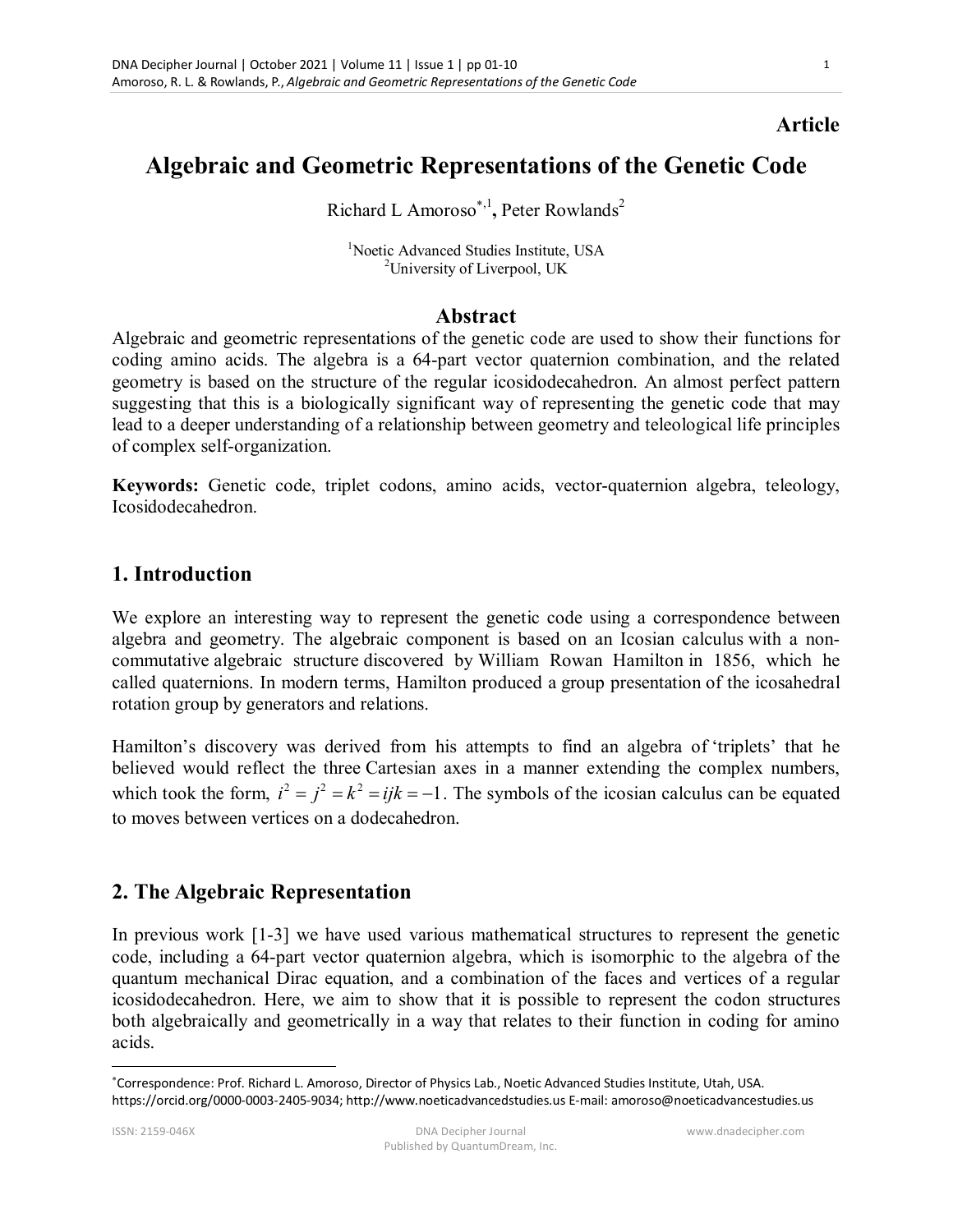It is based on a vector-quaternion algebra whose units can be represented as follows [4-6]:

|  |  | vector       |
|--|--|--------------|
|  |  | pseudoscalar |
|  |  | quaternion   |
|  |  | scalar       |

They can be considered as the units of two spaces: ('real', constructed from i, j, k) and ('vacuum', constructed from i, i, j, k, 1). In principle, any self-organizing system, whether physical, chemical or biological, forms a space, which has a kind of distorted mirror image in another 'space' representing the rest of the universe. The double space creates the entire combination of system and 'vacuum' as a zero totality.

In principle, any self-organizing system, whether physical, chemical or biological, forms a space, which has a kind of distorted mirror image in another 'space' representing the rest of the universe. The double space creates the entire combination of system and 'vacuum' as a zero totality. The algebraic structure has an exact parallel with a geometric one which can be represented using Platonic or Archimedean solids in which each structure has a dual which could be imagined as constructed in another space.

The units of the vector-quaternion algebra constructing the double space can be represented as follows:

|  | $i$ jk $ii$ $ij$ $ik$ $i$ 1 |  |  | $-i$ $-j$ $-k$ $-i$ $-i$ $-k$ $-i$ $-1$                                                      |
|--|-----------------------------|--|--|----------------------------------------------------------------------------------------------|
|  | $i$ j $k$ $ii$ $ii$ $ik$    |  |  | $-i$ $-i$ $-k$ $-i$ $-i$ $-i$                                                                |
|  | ii ij ik <i>iii</i> iii iik |  |  | $-{\bf i}i$ $-{\bf i}j$ $-{\bf i}k$ $-{\bf i}{\bf i}i$ $-{\bf i}{\bf i}i$ $-{\bf i}{\bf i}k$ |
|  | ji ji jk iji iji ijk        |  |  | $-ji$ $-jj$ $-jk$ $-iji$ $-iji$ $-ijk$                                                       |
|  | ki kj kk iki iki ikk        |  |  | $-ki$ $-kj$ $-kk$ $-iki$ $-iki$                                                              |

An alternative ordering would separate the four complex numbers from 12 nilpotent structures, each formed from 5 units. Here, we create a subset of 60 units, which has significance in the dodecahedral and icosahedral representations and in Hamilton's Icosian calculus:

|  | $ii$ $ii$ $ik$ $ik$ $j$<br>$ji$ $jj$ $jk$ $ii$ $k$<br>ki kj kk ij i |  | $-ii$ $-ii$ $-ik$ $-ik$ $-1$<br>$-ji$ $-ji$ $-jk$ $-ii$ $-k$<br>$-ki$ $-ki$ $-kk$ $-ij$ $-i$               |
|--|---------------------------------------------------------------------|--|------------------------------------------------------------------------------------------------------------|
|  | $iii$ $iij$ $iik$ $ik$ $j$<br>iji ijj ijk ii k<br>iki ikj ikk ij i  |  | $-iii$ $-iij$ $-iik$ $-ik$ $-j$<br>$-iji$ $-ijj$ $-ijk$ $-ii$ $-k$<br>$-$ iki $-$ ikj $-$ ikk $-$ ij $-$ i |

One way of generating the 64 units is by taking the product of 4 options  $\times$  4 options  $\times$  4 options, as is done in the case of the genetic code, where each of three bases may be U (or T), G, A or C. To represent this algebraically, we may use the vector units i, j, k and 1 for the options U, G, A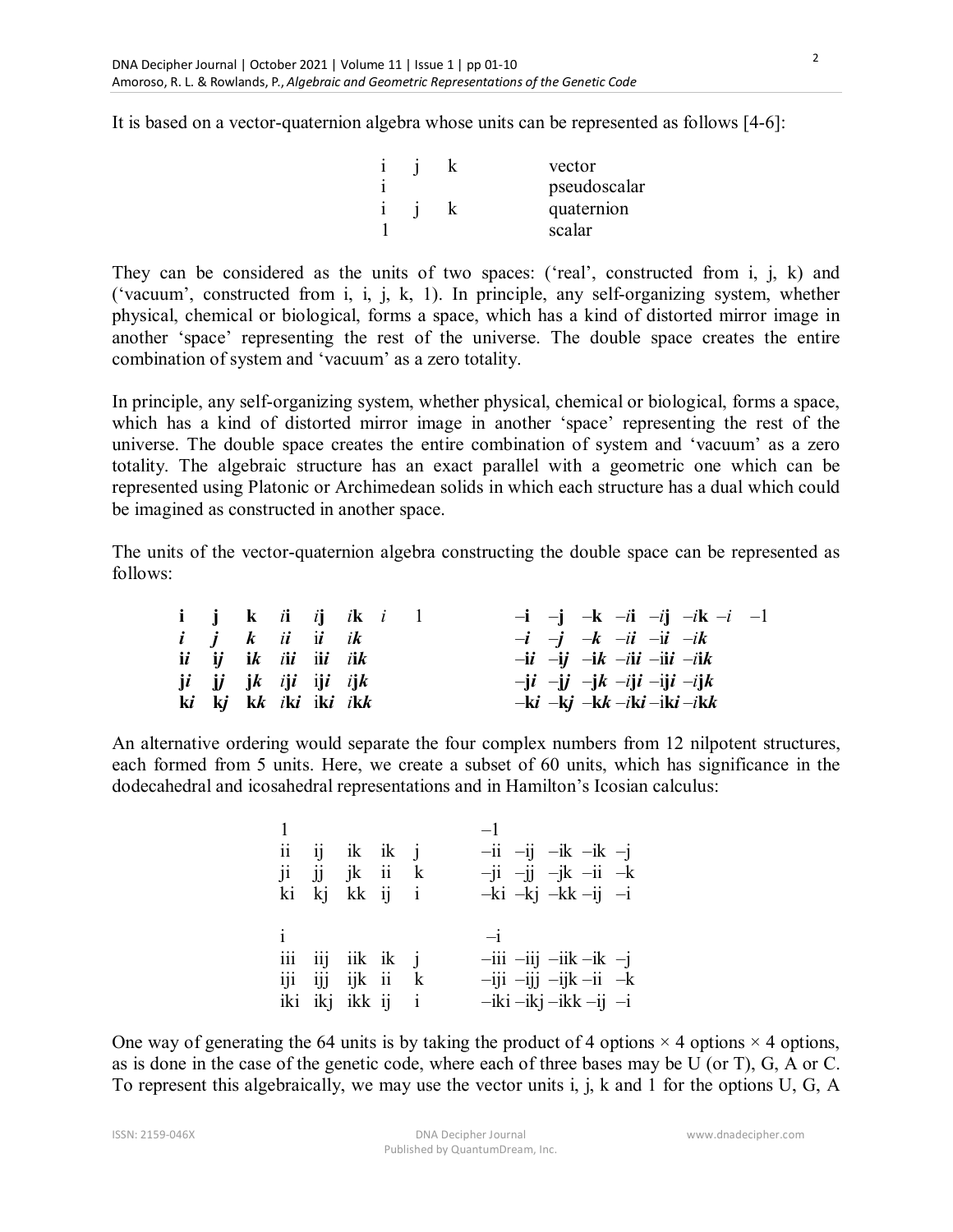and C for the first base. Then, for the second base, we may represent U, G, A and C by the quaternion units i, j, k and 1. Then U, G, A and C on the third base may be represented by the units of complex algebra 1, i,  $-1$ ,  $-i$ . Using three different algebras (vectors, quaternions and complex numbers) allows us to track the three bases individually according to their positions in the codon.

We have previously grouped the amino acids produced by the genetic code mechanism according to the second base in the codon which produced it. The second base seems, in this respect, the most important, and the third base the least, becoming in some sense almost redundant. Using this division, the 64 codons fall naturally into 4 groups of 16:

| amino codon first second third |                |  |
|--------------------------------|----------------|--|
| acid                           | hase hase hase |  |

| Group I                                                                                                                                                                                                                                                                                                                                                                                                                                                                                                                                                                                  | Group II                                                                                                                                                                                                                                                                                                                                                                                                                                                                                                                                                                                                                                          |
|------------------------------------------------------------------------------------------------------------------------------------------------------------------------------------------------------------------------------------------------------------------------------------------------------------------------------------------------------------------------------------------------------------------------------------------------------------------------------------------------------------------------------------------------------------------------------------------|---------------------------------------------------------------------------------------------------------------------------------------------------------------------------------------------------------------------------------------------------------------------------------------------------------------------------------------------------------------------------------------------------------------------------------------------------------------------------------------------------------------------------------------------------------------------------------------------------------------------------------------------------|
| Phe UUU<br>$\mathbf{1}$<br>i<br>i<br><b>UUCi</b><br>i<br>$\dot{i}$<br>Leu UUA<br>i<br>i<br>$-1$<br>$UUG*$<br>i<br>i<br>$-i$<br>i<br><b>CUU</b><br>1<br>$\mathbf{1}$<br><b>CUC</b><br>i<br>$\dot{i}$<br>1<br><b>CUA</b><br>i<br>1<br>$-1$<br>${\rm CUG^*}$<br>i<br>$-i$<br>1<br>Val GUU<br>i<br>$\mathbf{1}$<br><b>GUC</b><br>i<br>$\dot{i}$<br>i<br><b>GUA</b><br>j<br>$-1$<br><b>GUG</b><br>i<br>$-i$<br>j<br><b>AUU</b><br>i<br><b>Ile</b><br>$\mathbf{1}$<br>$\bf k$<br><b>AUC</b><br>i<br>$\dot{i}$<br>$\bf k$<br>$AUA*$<br>i<br>$-1$<br>$\bf k$<br>Met AUG*<br>i<br>$-i$<br>$\bf k$ | Cys UGU<br>$\mathbf{1}$<br>i<br>j<br>j<br>UGCi<br>i<br>j<br>j<br>Trp UGG<br>$\mathbf{i}$<br>$-i$<br>i<br><b>STOP UGA</b><br>$-1$<br>$j$<br>$j$<br>$j$<br>j<br>Gly GGU<br>$\mathbf{1}$<br>$\dot{i}$<br>j<br>GGC<br>j<br><b>GGA</b><br>$-1$<br>$\overline{\boldsymbol{j}}$<br>$-i$<br>j<br>GGG<br>$\dot{i}$<br>Ser AGU<br>$\mathbf{1}$<br>$\bf k$<br>AGCk<br>$\boldsymbol{j}$<br>i<br>$\boldsymbol{j}$<br>Arg CGU1<br>$\mathbf{1}$<br>$\boldsymbol{j}$<br>CGC<br>$\mathbf{1}$<br>$\dot{i}$<br>j<br>CGA<br>$\mathbf{1}$<br>$-1$<br>j<br>$-\boldsymbol{i}$<br>CGG<br>$\mathbf{1}$<br>j<br><b>AGA</b><br>$-1$<br>k<br>$-i$<br>$\mathbf{i}$<br>AGG<br>k |
| Group III                                                                                                                                                                                                                                                                                                                                                                                                                                                                                                                                                                                | Group IV                                                                                                                                                                                                                                                                                                                                                                                                                                                                                                                                                                                                                                          |
| <b>UAA</b><br><b>STOP</b><br>$\mathbf{i}$<br>$\boldsymbol{k}$<br>$-1$<br><b>UAG</b><br>i<br>$\boldsymbol{k}$<br>$-i$<br>Tyr UAU<br>i<br>$\mathbf{1}$<br>$\boldsymbol{k}$<br><b>UACi</b><br>$\boldsymbol{k}$<br>i                                                                                                                                                                                                                                                                                                                                                                         | Ser UCU<br>i<br>1<br>1<br><b>UCC</b><br>i<br>$\mathbf{1}$<br>$\dot{i}$<br><b>UCA</b><br>i<br>$\mathbf{1}$<br>$-1$<br><b>UCGi</b><br>$-i$<br>1                                                                                                                                                                                                                                                                                                                                                                                                                                                                                                     |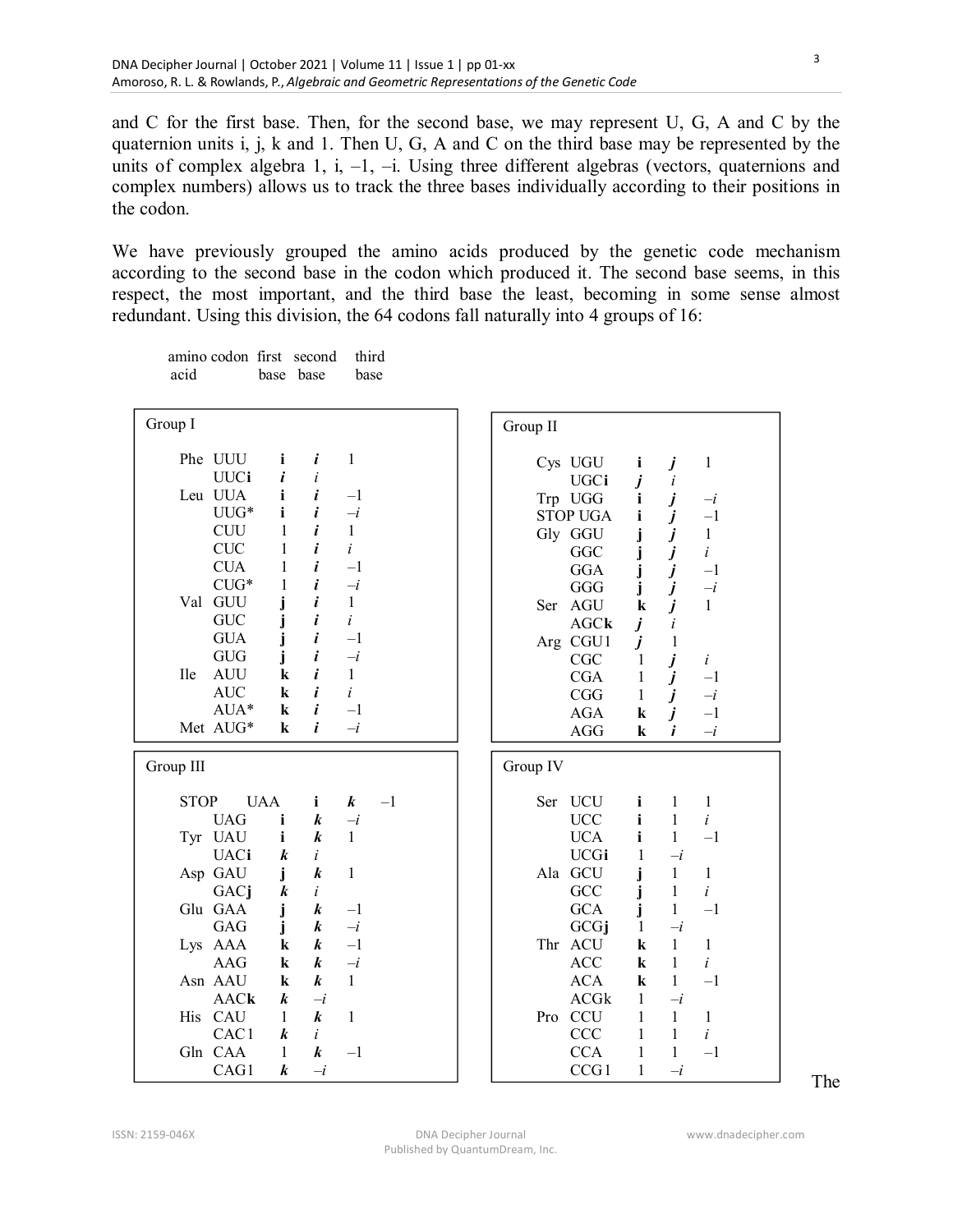asterisks represent codons that can act as a START. Notably they are all in the same group. Conveniently also (though this is mainly an artefact of our representation) all the START and STOP codons are represented by negative units. The way that the various structures are relevant to the formation of amino acids will become clearer in the following table:

> **Group I**  Phenylalanine UUU UUC  $i$ **i**  $i$ **ii** Leucine UUA UUG\* CUU CUC CUA CUG\* –*i***i** –*ii***i** *i**ii*–*i*–*ii* Valine GUU GUC GUA GUG  $\vec{i}$ **j**  $-\vec{i}$ **j**  $-\vec{i}$ **j** Isoleucine AUU AUC AUA\*  $i$ **k**  $i$ *i***<b>k**  $-i$ **k** Methionine AUG\* –*ii***k Group II**  Cysteine UGU UGC *j***i** *ij***i** Tryptophan UGG –*ij***i** STOP UGA –*j***i** Glycine GGU GGC GGA GGG –*j***j** –*ij***j** *j***j** *ij***j** Serine AGU AGC *j***k** *ij***k** Arginine CGU CGC CGA CGG AGA AGG  *j ij* –*j* –*ij* –*j***k** –*ij***k**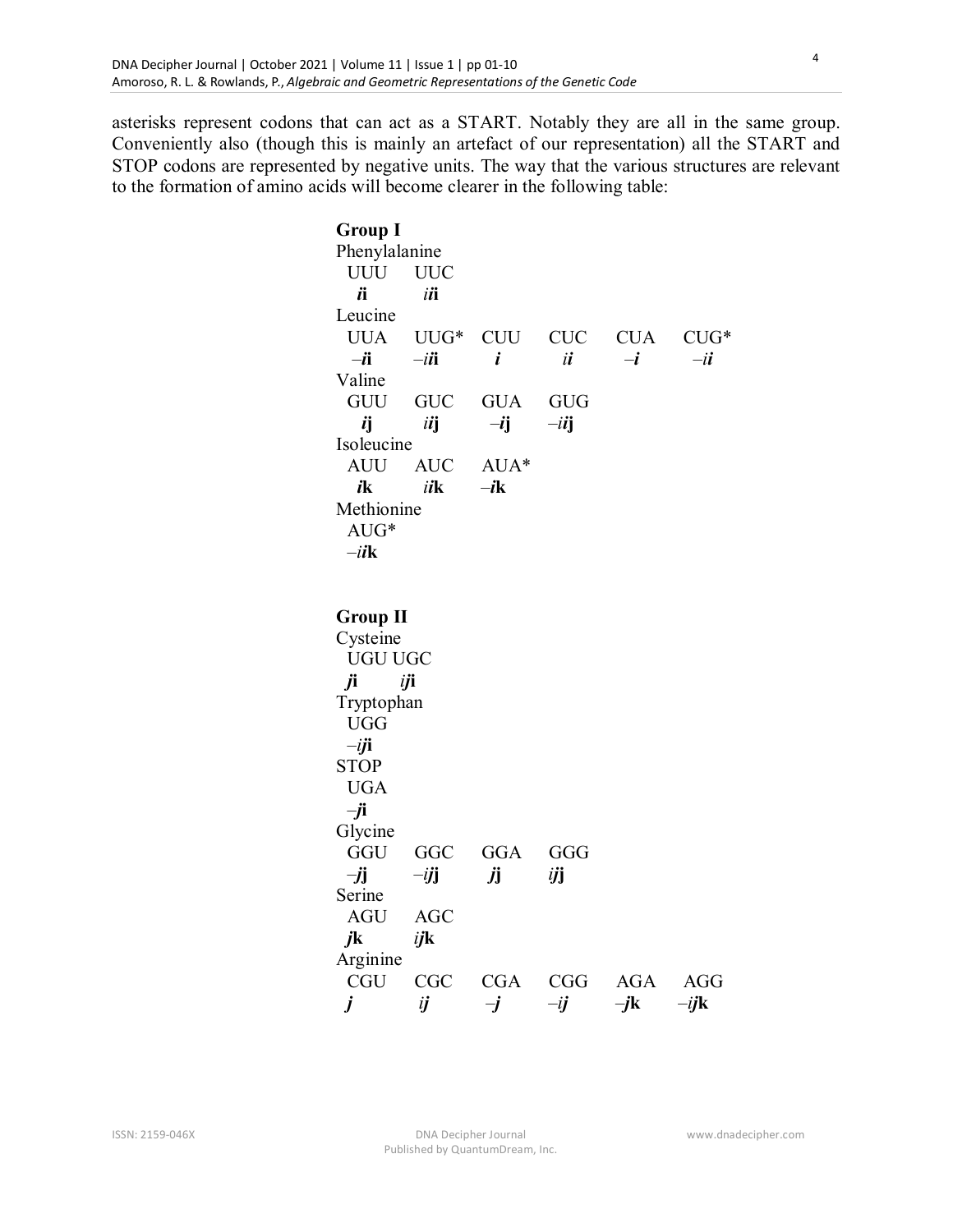**Group III**  STOP UAA UAG –*k***i**–*ik***i** Tyrosine UAU UAC  $k$ **i** *ik***i** Aspartate GAU GAC  $k$ **j** *ik***j** Glutamate GAA GAU  $-ki$   $-ikj$ Lysine AAA AAG –*k***k**–*ik***k** Asparagine AAU AAC  $k$ **kk**  $i$ **kk** Histidine CAU CAC  *k**ik* Glutamine CAA CAG –*k* –*ik* **Group IV**  Serine UCU UCC UCA UCG **i** *i***i** –**i** *i***i** Alanine GCU GCC GCA GCG **j** *i***j** –**j** –*i***j** Threonine ACU ACC ACA ACG **k** *i***k** –**k** –*i***k** Proline CCU CCC CCA CCG 1 *i* –1 –*i*

We can see the pattern is nearly perfect; illustrated, particularly by the complete regularity of Groups II and IV. Only the two serine codons in Group II are anomalous (not in their biological group), and they will be in any arrangement. Arginine and serine in this group seem to each have two codons that could, originally, have coded a different amino acid. Almost certainly, the codons for arginine and serine have become mixed at some stage in biological evolution. (We may note also that arginine seems to be an exception to the general tendency for the more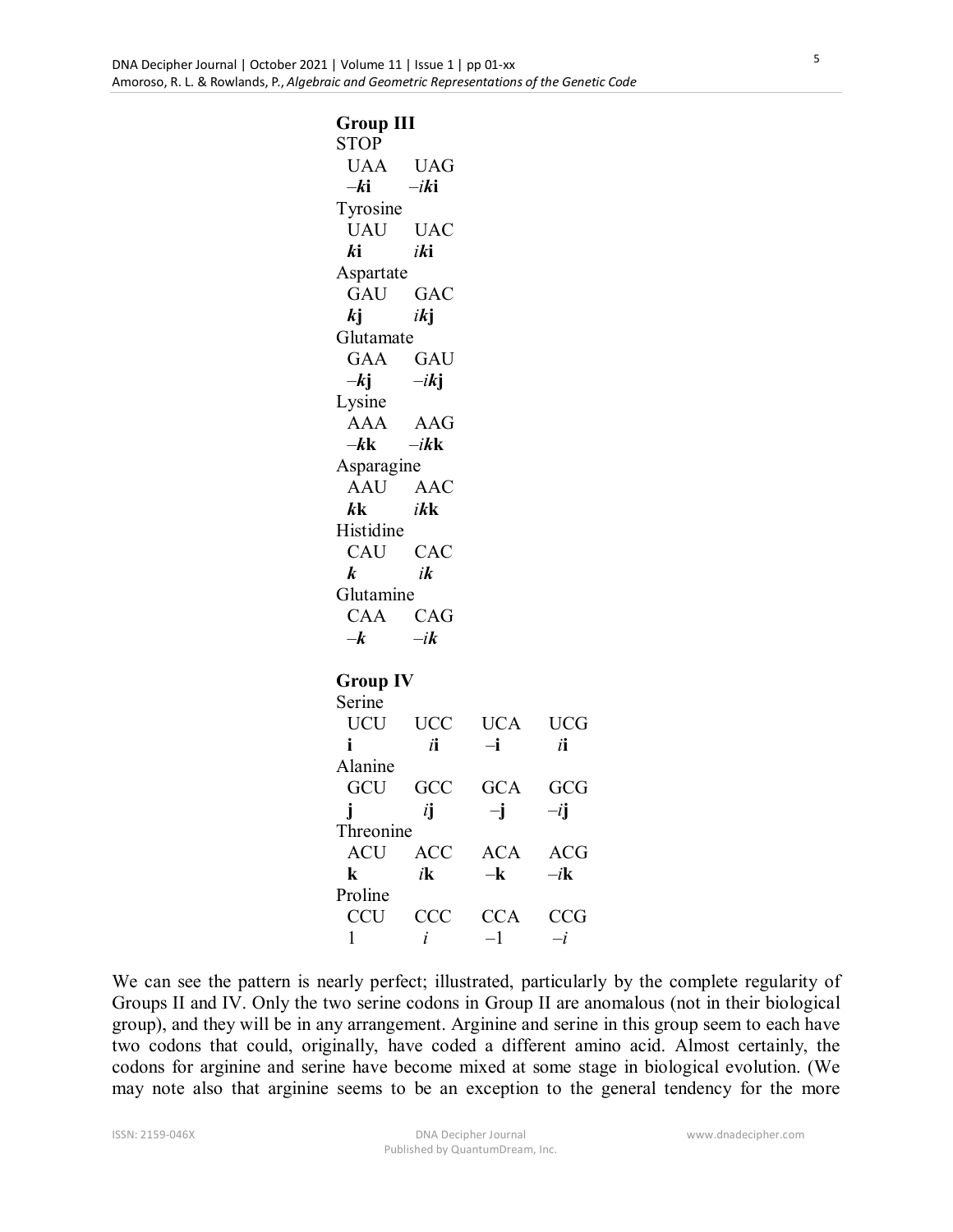complicated amino acid molecules to be coded using fewer codon pathways.) The table we have given is only for one species, and it may be that evolutionary drift may be determined to some extent by the variations in the patterns from the assumed perfect norm. The codon for tryptophan, notably, can become the STOP codon in some species, and vice versa.

## **3. The Geometrical Representation**

Algebraic and geometrical structures are fundamentally dual. Where there is an algebra, there is also a geometry, and vice versa. It is easy to show that this is the case here. The four groups of codons can now be represented on the faces of a regular icosidodecahedron, divided into four equal sections. (We could use the combined faces plus vertices of a dodecahedron or icosahedron.) The negative units are not shown in the figures, but can be assumed either to be represented on the corresponding vertices of the dual rhombic triacontahedron, or on the inner, rather than outer, surface of the icosidodecahedron.



**Figure 1.** Algebraic geometry for representing codons on the icosidodecahedron.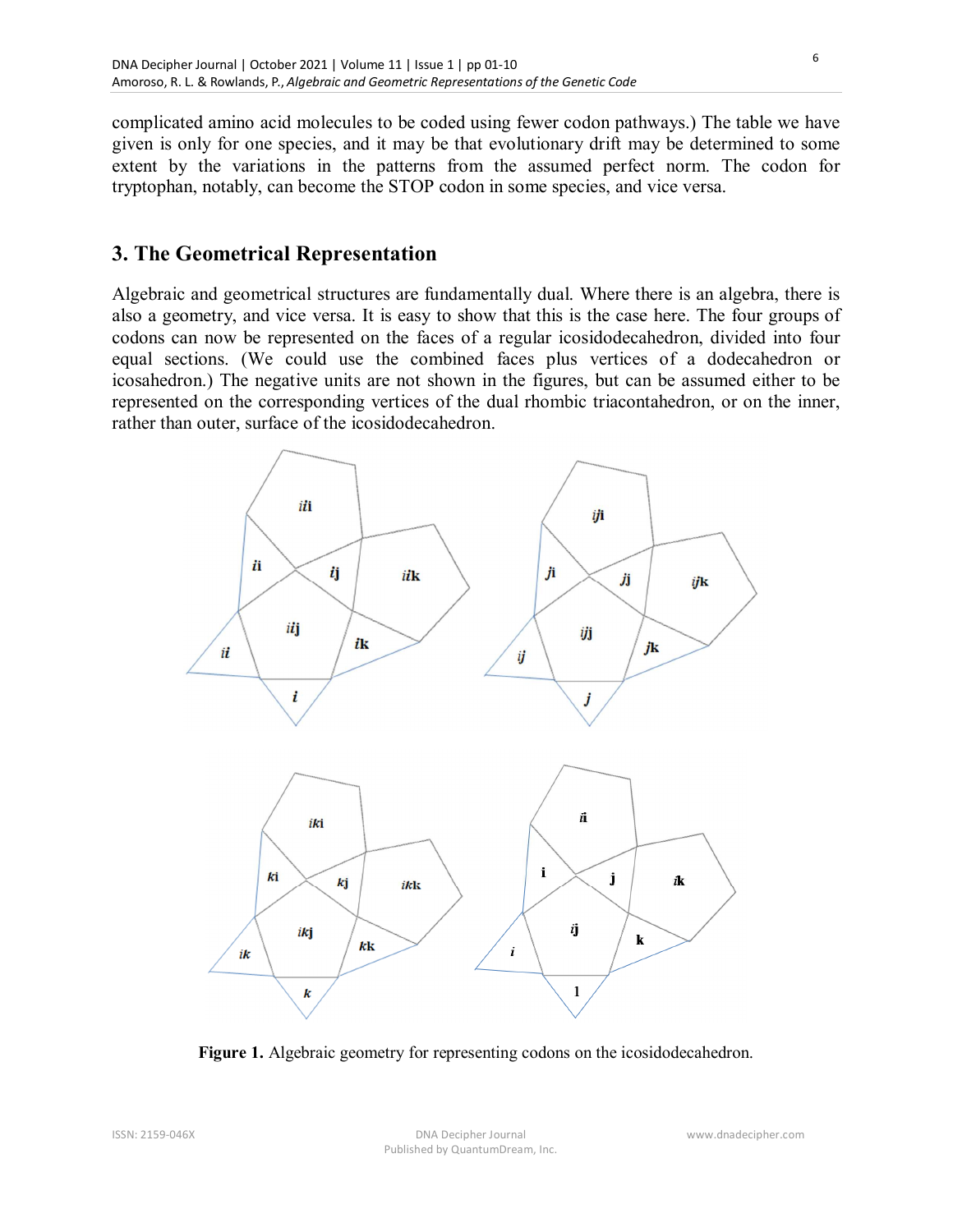The codons can be represented on these diagrams in the form:



**Figure 2.** codons representations

The amino acids coded can be represented as follows: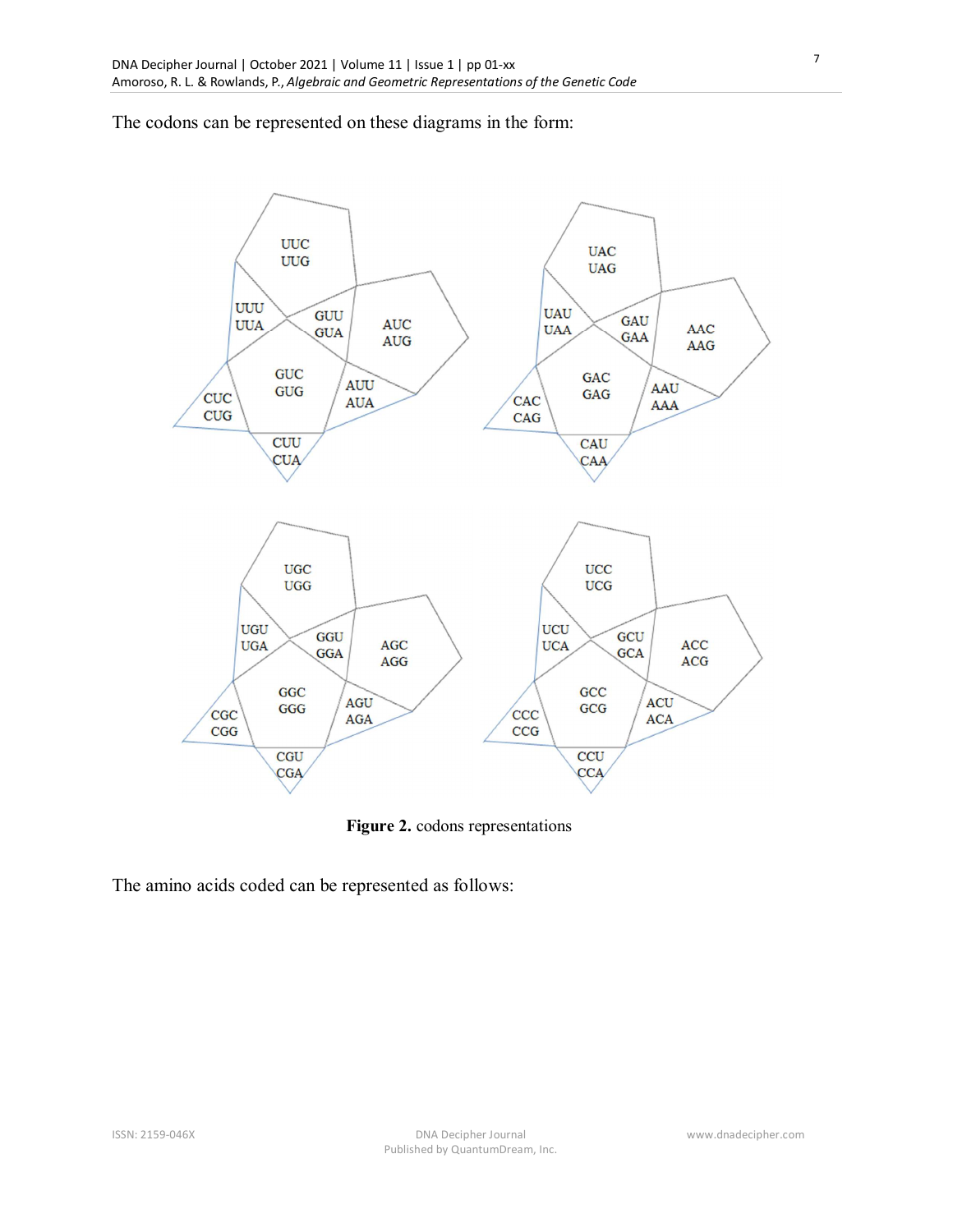

**Figure 3.** Amino acids on the icosidodecahedron.

Here, the position of serine in two separate groups gives an idea of how the four sections might be connected. One of the significant aspects of the first three sections in alternative arrangement (below) is that the algebraic units of the three pentagons in each, combined with those of the two outer triangles on the lowest pentagon form the basis of a nilpotent structure, such as we find in the amplitude term in the nilpotent Dirac equation (ikE + iipx + iipy + ikpz + im). At the same time, the five triangles taken together form the basis of another nilpotent structure. So, the three inner triangles and the three pentagons display a duality in that either group can be used with the two outer triangles to generate a set of nilpotent units (though with their roles switched in the two cases). This provides another way of generating 12 nilpotent structures from the algebra. Even using the first version of the icosidodecahedral sections, we can connect these triangles making up the nilpotent units with the upper pentagons, and so maintain the nilpotent structure. Nilpotency is one of the assumed bases of the overall pattern that we have described as Nature's code, and it appears to be the means by which a self-organizing system connects with its external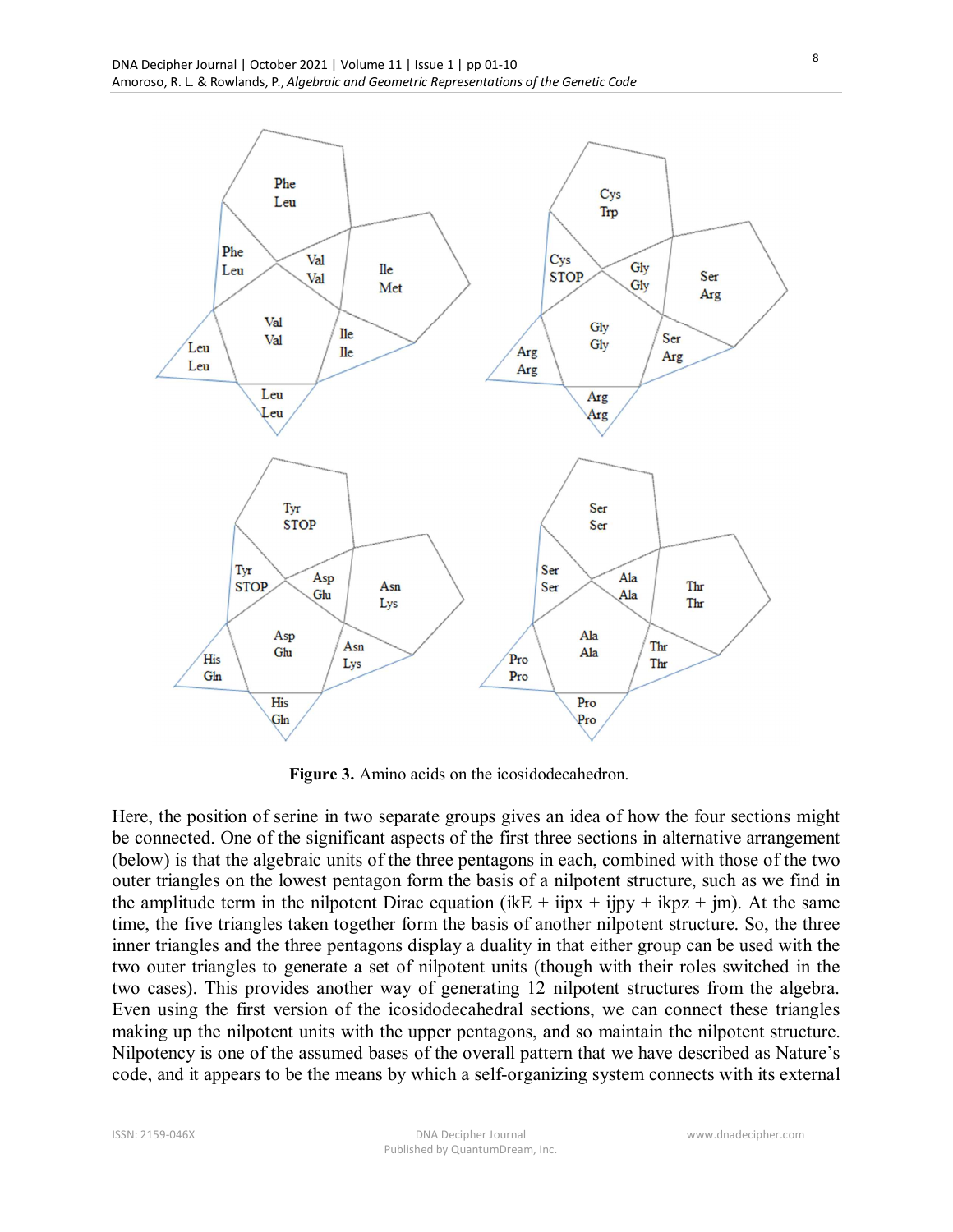environment. Its presence in these geometric structures indicates the real importance of geometry in the genetic code as a route towards self-organization.



**Figure 4**. Quaternion algebraic representation.

## **Appendix: Note on the Regular Icosidodecahedron**

Geometrically, an icosidodecahedron is a polyhedron with twenty (icosi) triangular faces and twelve (dodeca) pentagonal faces. An icosidodecahedron has 30 identical vertices, with two triangles and two pentagons meeting at each vertex. It also has 60 identical edges, each separating a triangle from a pentagon. Because of this, it is one of the Archimedean solids